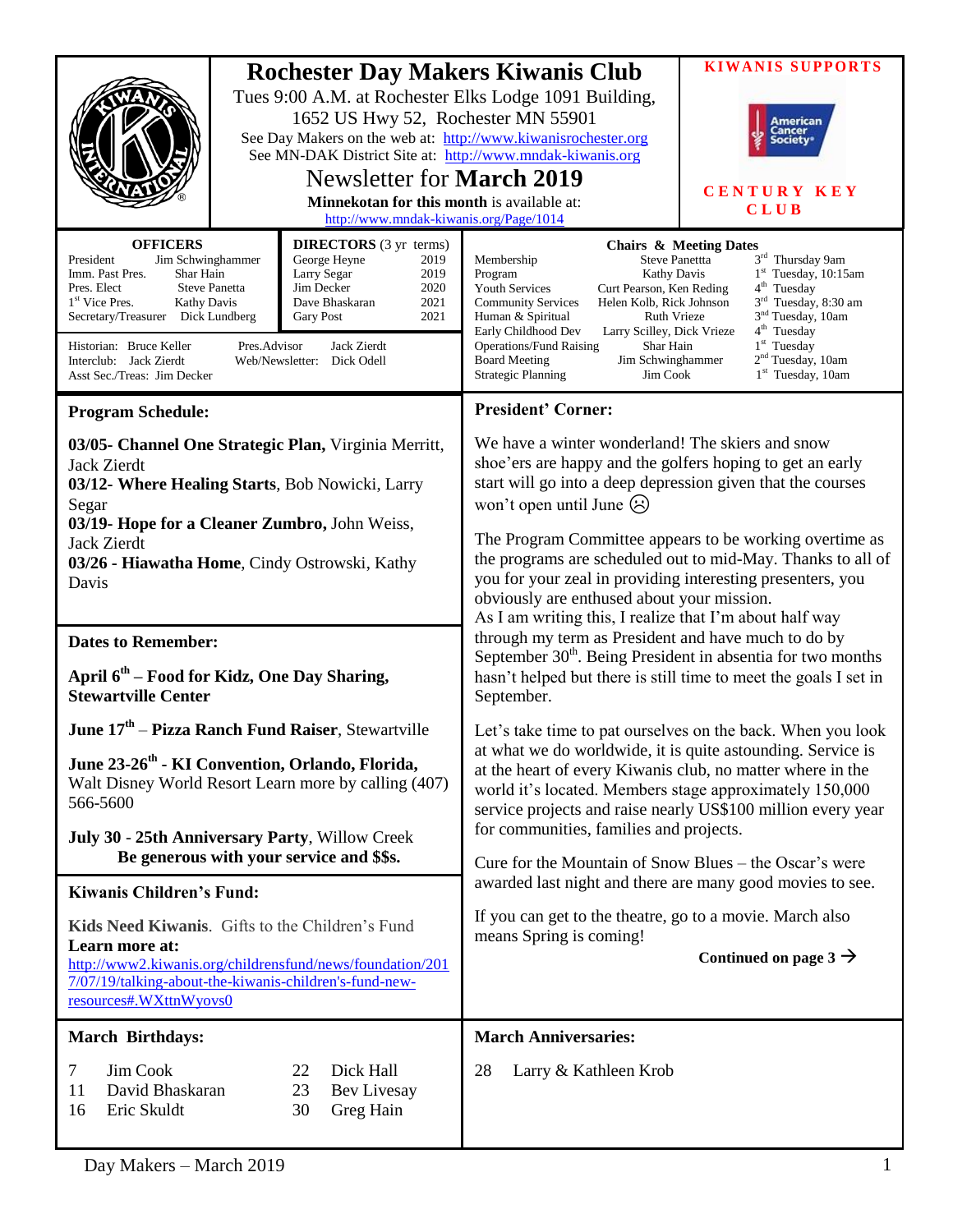# **Secretary/Treasurer's Report – 02/12/2019**

| <b>Bank Balance 1/31/2019:</b> | \$18,002.96  |
|--------------------------------|--------------|
| <b>Bike Repair Fund:</b>       | 34.30<br>SS. |
| Charitable Account             | \$5,220.43   |
| Administrative Fund:           | \$1,600.43   |
| Service Fund:                  | \$11,147.80  |

**January Service Hour Statistics:** 1,083 hours by 27 members, 47% Participation.

## **February Board Meeting Summary**

The board discussed a Rochester School District initiative to pursue a grant, which would assist homeless families that have children attending our schools. The Youth Committee will follow up.

The membership committee met with the executives at Shorewood, and will meet with them again with a PowerPoint presentation. We may have an off-site club meeting there in 2Q19.

The board discussed the issue of inactive members, what to do? Lt. Governor Randy's e-mail agenda, for a recent Division 7 meeting, has the following statement: "A best practice is to have two Membership Chairs, one to drive recruiting for new members, and another to drive mentorship efforts for retaining existing membership." The membership committee addressed this at their February Committee Meeting. The committee agreed that this should be implemented. Herb Erickson volunteered to fill the second membership chair that will concentrate on member retention.

The board passed a motion that our club not participate in the Rochester Fest Parade this year.

The board discussed using the clubs K\$ contribution to cover, or partially cover, our \$580 2018/2019 budget obligation. No action was taken.

President Elect Steve Panetta has attended only 2 of the last 15 club meetings. The board decided to flip-flop the current President Elect and First Vice Positions such that Kathy Davis assumes the President Elect position and Steve Panetta assumes the First Vice President position. The board agreed that the club needs to have a strategy on president succession.

We skipped having a Plant Sale Fund Raiser last year. The board said YES to having one this year. In addition to plants, rummage will also be included, but not clothing,

**Continued next column** 

## **Secy/Treas Report: (Continued)**

The board discussed whether to do Back Packs this year, Kathy Davis will follow-up.

## **COMMITTEE REPORTS**

**Community Service-** Salvation Army and other Tax Programs are going full blast.

**Human & Spiritual Values-** Sympathy Cards continue to be sent to those with medical issues, or loss of family members.

**Program-** Programs are scheduled through the end of March.

 **Richard E. Lundberg**, Secretary

## **Day Makers Future Big Events:**

**Pizza Ranch** "Tips Night" Fundraiser Dates

MARK YOUR CALENDARS! Our club is scheduled for the two following dates in 2019:

**Monday, June 17th and Monday, September 9th**

Even though our club didn't make as much at the last PR Fundraiser as it had made in 2015 and 2016, it is still a very good fundraiser when we can make that amount of money in one night. Remember, we get all of the tips plus 10% of the night's profits. And our total earnings go into our club's Service Fund.

**Judy Zierdt and Jim Cook,** co-chairs **\* \* \* \* \* \* \* \* \* \* \* \* \* \* \* \* \* \* \* \* \* \* \* \* \* \* \* \* \* \* \*** 

#### **Celebration Time is coming in July of 2019.**

On July 26, 2019 the Rochester Day Makers Kiwanis Club will be 25 years old. We will be celebrating this 25th anniversary on Tuesday, July 30, 2019.

We will have a banquet that evening at the Willow Creek Golf Course Clubhouse. We will not be having a morning meeting on this date. Place it on your calendar!!

More information, regarding this anniversary celebration, will be forthcoming during the coming months of 2019 leading up to this date.

|                       | Jack Zierdt                               |  |  |  |
|-----------------------|-------------------------------------------|--|--|--|
|                       |                                           |  |  |  |
| <b>Food For Kidz:</b> | April 6 <sup>th</sup> Stewartville Center |  |  |  |

Food packaging event details …. See the Feb Kiwanis Day Makers Newsletter for detail description at: [http://www.kiwanisrochester.org/Newsletter02\\_19.pdf](http://www.kiwanisrochester.org/Newsletter02_19.pdf)

**Jack** Zierdt